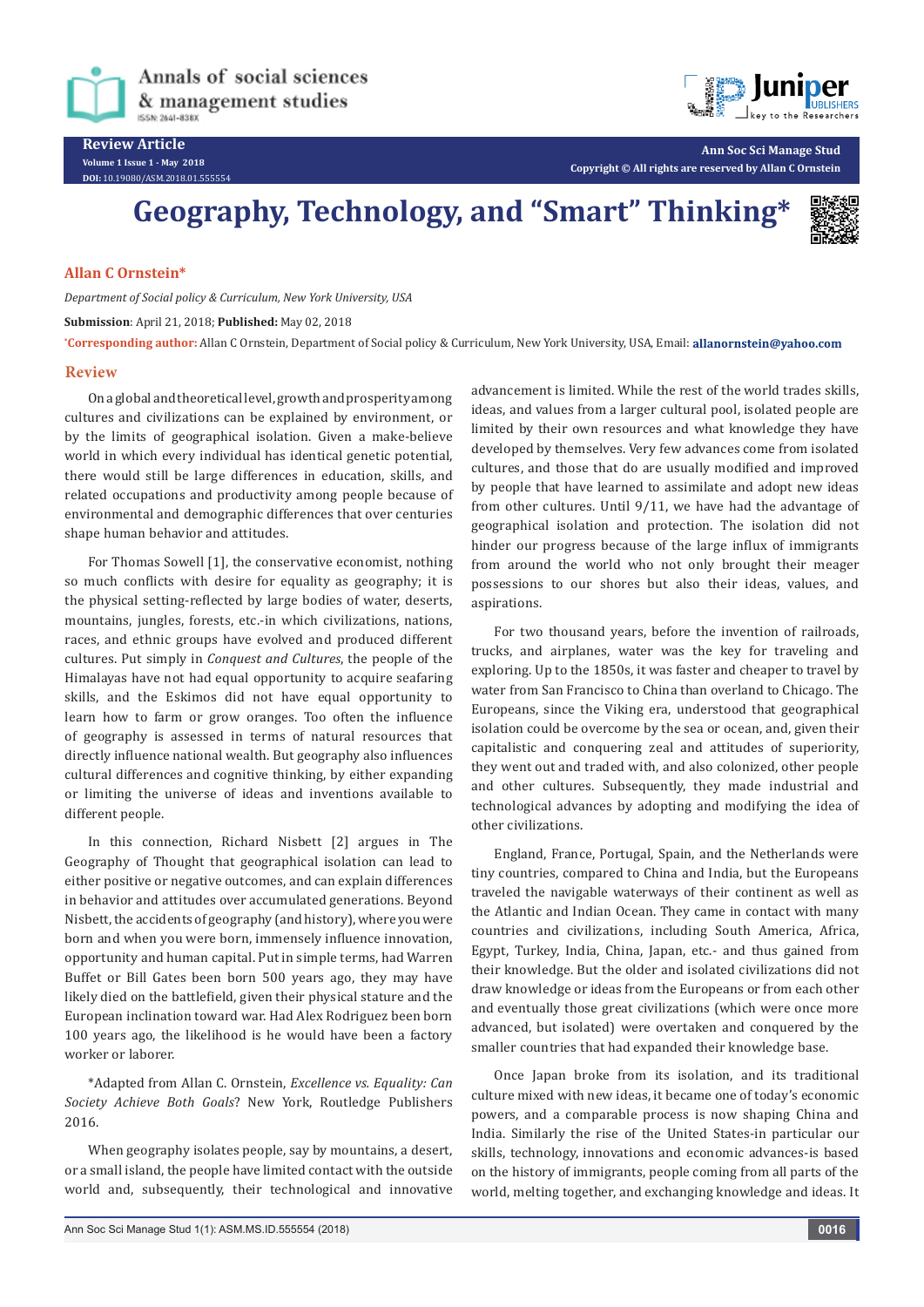is this constant flow of different people from different parts of the globe that helps create an American entrepreneurial spirit and sense of innovation and creativity not enjoyed in more static, less dynamic countries.

The first generation of immigrants may not score high on standardized reading tests, because of language differences, but their intellectual resources, hard work, and sweat have spearheaded much of our industrial machinery and muscle in the twentieth century and much of our high-tech/information in the twenty-first century. They represent a constant stream of innovation and invention-the keystone to the American economic engine. That said, the founders of Google, Yahoo, Intel, EBay, YouTube, Twitter, Sun micro systems and Tesla Motors were immigrants, born in foreign countries. Immigrants continue to make up a high proportion to the American economy and inventive spirit.

In the final analysis, geography and history dictate who we are as people and what opportunities we have as individuals. Most Americans can trace their blood and roots elsewhere, where there were minimal opportunities and mobility, minimal equalitarianism and rewards for individual performance. As for my own history, and on a more personal level, I feel the presence of Yevgeny Yevtushenko, who saw himself and his ancestors "persecuted, spat on, and slandered for centuries in Europe." It culminated in his homeland, Mother Russia, with the death of tens of thousands in Belostock (the most violent pogrom) and hundreds of thousands at Babi Yar (a mass murder and mass grave). "Like one long soundless scream… I'm every old man executed here, as I am every child murdered." So few people seem to care, so few people remember, so few people even know about Yevtushenko or Belostock and Babi Yar.

The history of mankind is a history of plunder, rape and random slaughter - civilizations we think of as "civilized" are no exception. Had my ancestors not immigrated from Russia in 1905 and Czechoslovakia in the early 1930s, I would be nothing and my children and their children would not exist. How many of us can locate Rwanda or Congo on the map? Does anyone among us know where Auschwitz and Dachau were located? Who can recall or ever knew the name of the pilot (Paul Tibbets) who dropped the A-bomb on Hiroshima - what his thoughts were as he approached the target, or after the carnage and cloud of dust? The U.S. is not innocent, but this is the best that humankind can offer. Here there is a chance, some opportunity and rewards for excellence and some equality to prevail for common people - for the ancestors of peasants, serfs, indentured servants, and slaves to rise from rags to riches. Here the gross inequalities of opportunity are erased, at least partially erased, compared to limited opportunities available in other societies.

## **Reaffirming the best and brightest**

We live in a society where few educated people in the Western world would dare admit at a cocktail party they never read Dante's Inferno, Cervantes's Don Quixote or at least one or two plays by Shakespeare. We also live in an age where many of us are unable to explain the difference between an atom or molecule and a galaxy or solar system. Most distressing, we live in a "dumbed down" society, illustrated by the National Education Association reports in 2007 that "the proportion of 17-year olds who read nothing (unless required to do for school) more than doubled between 1984 and 2004."

At the turn of the  $20<sup>th</sup>$  century, the best and brightest were located in the "civilized" world and the dull and low achieving populace was found in the 'uncivilized' world. These terms were frequently used by well-known imperialists such as President Teddy Roosevelt and Admiral Alfred Mahan in the US and Winston Churchill, historian Arnold Toynbee and novelist Joseph Kipling in England to distinguish between industrialized and non-industrialized nations, militarized and non-militarized nations, white and colored nations (except Japan largely due to the outcome of the 1905 Russo- Japanese War) and rich and poor nations. The uncivilized world was considered inferior, uneducated, and politically unstable; economically static and backward places to colonize by the civilized world. The outcome was degradation, depredation and underdevelopment for two thirds of the world, especially in Latin America, Africa, the Middle East and Southeast Asia. This was keenly illustrated by decades of economic decline and low living standards in what was sometimes called the *nonwestern world*. In fact, during the British rule over Indian soil, the nation which once accounted for 25 percent of the world's industrial output in 1750 produced merely 2 percent by 1900.

CP Snow [3] coined the term "two cultures," some 50 years ago, to illustrate the two worlds of western society-consisting of humanities and literary scholars as one group and scientists as the second group. Both worlds were characterized by a "gulf of mutual incomprehension," each with their own data bases and research methods. His analysis of both groups were not subtle or vague. Like his English predecessor Herbert Spencer, Snow put his faith in science and believed scientists represented the future while the former group of intellects "wished the future did not exist."

Although literary scholars had produced great works, they were morally flawed: Fredrick Nietsche and Richard Wagner believed in the superman race. Ezra Pound and William Butler Yeats were closet fascists. All of them, in their own way, contributed to the rise of Hitler and brought us that much closer to the Holocaust. Snow believed that science could improve society and shape the thoughts of future generations. He maintained that only the scientist can save the world through invention and innovation-and by doing so, according to this author, the scientist could reduce the wealth gap between rich and poor nations and subsequently reduce instability around the world.

Snow recommended that the Western world send scientists and technicians to the undeveloped parts of the world to help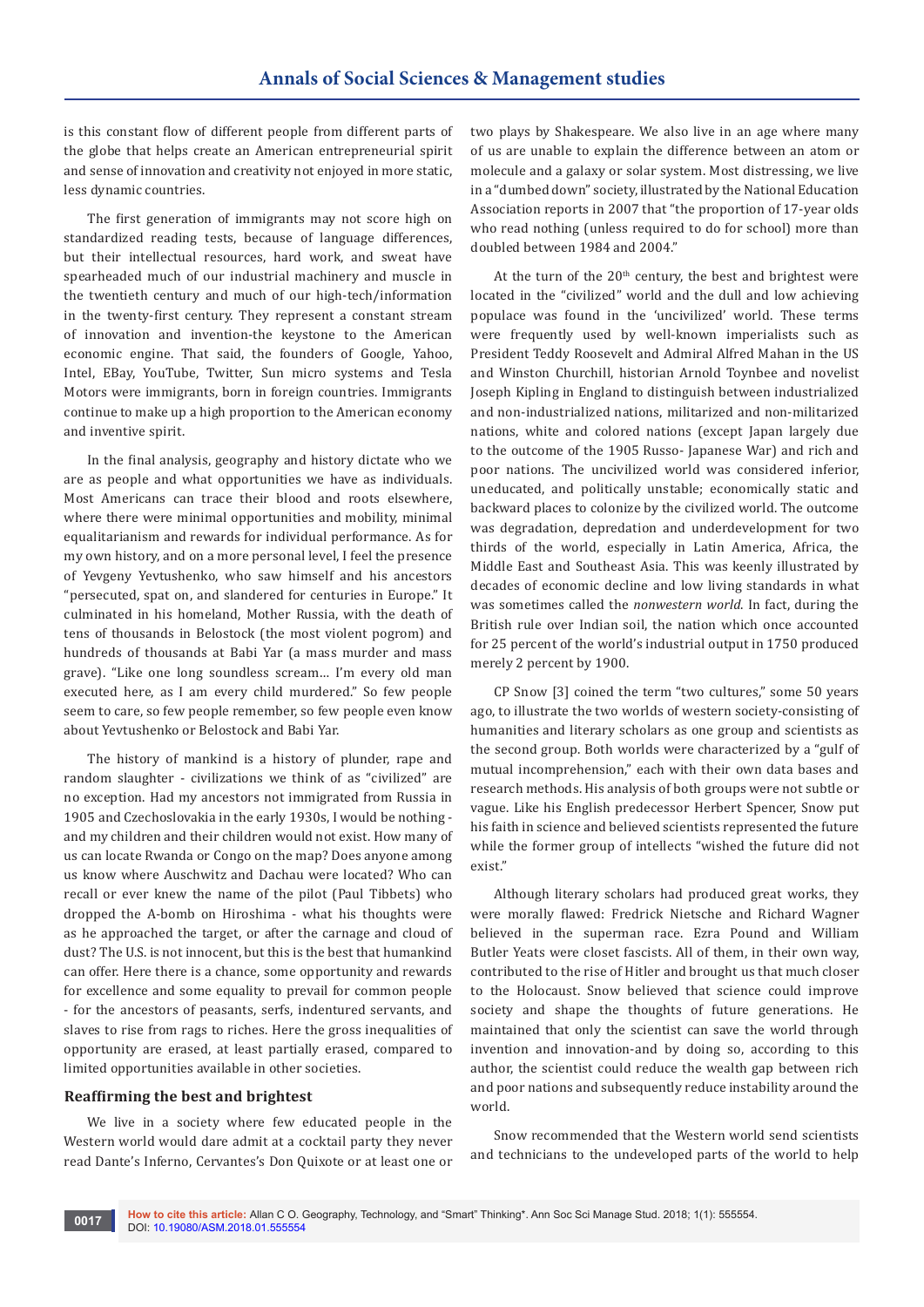industrialize those nations and improve the standard of living of their people. Only by erasing the gap between rich and poor nations, between the scientific and unscientific world, could the West be assured of international stability and their way of life. Otherwise, the world of guns, drugs and lawlessness, if I may update Snow, could eventually bring down the West. When people live in absolute poverty, as do one third to half the world (depending on our definition), grievances fester and violence is close at hand. Likewise, instability flourishes; given increased globalization, everyone is at risk – the entire world population - in one form or another.

Some 1.5 billion people marginally exist on less than \$2 a day and another 2 to 3 billion people earn between \$2 and 3.50 a day. According to Allan Ornstein [4], in Wealth vs. Work the bottom half of the world's population owned 1 percent of the globe's wealth; while the U.S. (with 4 percent) of the world's population produced 25 percent of the world's resources. The typical person of the world whose wealth was at the  $50<sup>th</sup>$  percentile had assets worth \$2,200, while the average American had a net worth of \$144,000. This kind of inequality tends to increase resentment toward the U.S. and adds to a wide set of threats that we must face. Indeed, we have sufficient first-hand knowledge that more than half the world resents our arrogance, hubris and role as global cop-and would like to bring us down one or two notches. Our critics ask: who gave us the right to continuously intervene in foreign countries and tell people how to live and how to conduct their domestic affairs? Who gave us the right to insist that people in other parts of the world adapt our beliefs and way of life?

Of course, Snow never imagined that the West, especially the United States, would become more dependent on Asianrim scientist and engineers, and other foreign-born talented students. Today, they help prop up our economy and maintain our technological edge-and the subsequent flow of wealth and jobs. How could Snow imagine this tilt in the earth, from West to the East, given that English speaking and Teutonic people during his life were still considered masters of the world with a mission to establish order (and "civilize" the masses) where chaos reigned?

Charles Murray [5] introduces a different twist to the record of human history and why Western nations have advanced more rapidly than other civilizations. Murray was coauthor of *The Bell Curve* in 1994, [6] which relied on statistical data to make a case for innate and inherited intelligences as the crucial factor for success in society and the reason why different racial and ethnic groups think differently (some are more verbal, mathematical, or abstract). In his new book ten years later, called *Human Accomplishment*, he ranks geniuses throughout the ages (the last three thousand years). He identifies 4,002 influential scientists and artists, using a method which he claims allows him to rank individuals from numerous fields and different cultures.

Murray concludes that Western culture has contributed most to the arts and sciences. What the human condition is today and

what human species have accomplished is largely due to people who hail from Western Europe in a half-dozen centuries. Sure to fire up the critics, as he did with his earlier book, he makes it clear that white males have been more creative and innovative than minorities and women. Whereas many people consider science and religion to be opposition, he argues that cultures girded by Christianity have been more productive than cultures bolstered by other religions.

Among the top-ranked, most creative, innovative and influential people, according to Murray [5], are Galileo, Darwin, and Einstein in science and Aristotle, Plato, and Confucius in philosophy. Michelangelo is the greatest artist and Shakespeare is the greatest writer. Murray marvels that his conclusions coincide with current opinion. Pompous thinking comes easy to Murray, if I may editorialize. He asserts the people must be right because his research gives them (not him) *face validity*. Murray cares little about opinion, or whether history or philosophy agrees with his conclusions, because his analysis is based on *quantifiable* methods and the opinions of others are based on *qualitative* thought.

 Allow me a short aside. If one was a betting man and had been asked to choose in the medieval period which part of the world would dominate the others in knowledge and the arts for much of the coming millenniums, a person who was culturally neutral would most likely have put their money on the Islam world-not Western Europe. For centuries the leading scientist, mathematicians, and intellectuals came from this part of the world, and it was the Islamic world that created the first global market, linking Europe with Asia through trade. How Europe and America rose to preeminence after the Middle Ages is for many historians and philosophers a puzzle. Some say it had something to do with the birth of the Renaissance; others refer to the Enlightenment and Age of Reason. William McNeill [7], professor of history at the University of Chicago, credits Europe's ascent to its warlike prowess, navigational skills, and resistance to disease.

Rodney Stark [8], a Catholic historian, argues in The Victory of Reason that the rise of the West is linked to the spread of Christianity, with its emphasis on preserving manuscripts and embracing the intellect and reason in advancing the faith. Whereas other religions looked to the past for spiritual guidance, Christianity looked to the future in the coming of the Messiah and thus was more progressive. In Thomistic Roman Catholic theology, faith and reason are complimentary and support each other.

The suggestion that Christianity is built on reason and is based on a progressive interpretation of the scriptures and/or open to competing views is considered a fairy tale by secularists. But Murray also associates the West's rise to global dominance with Christianity, as well as its people having a respect for science, technology, and invention. For the last five or six centuries, the West has cornered the market in knowledge and the arts because of its intellect and open mind and because its thoughts have had a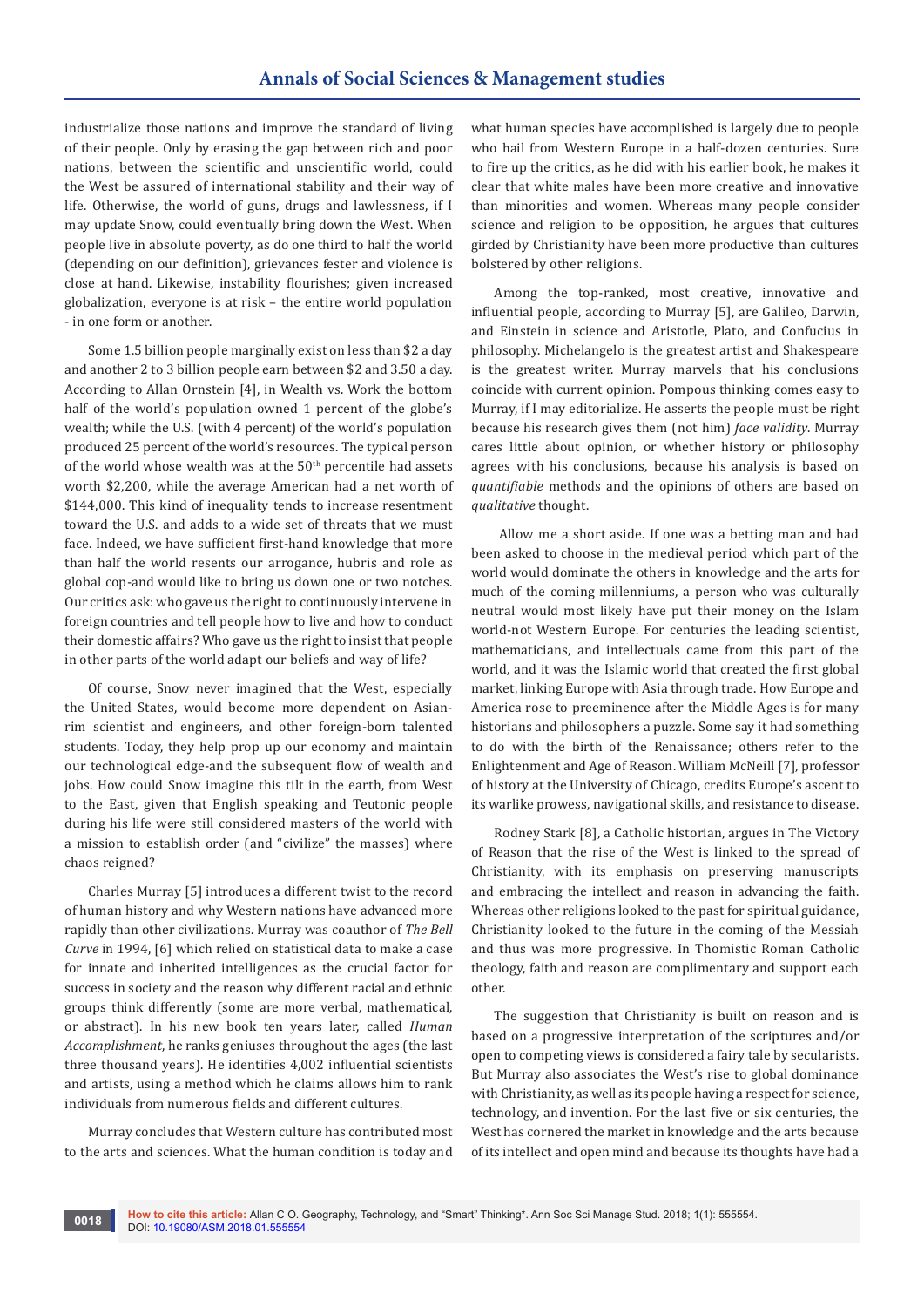relation to reality-not faith or Zen-and rejected a rigid ideologue. He also argues (as others have) that Christian doctrine allied itself to Greek and Roman art and philosophy. But it is hard not to sense Murray's patrician and elitist background, as his interpretation of the world order is linked to Social Darwinism: Certain people are smarter than others and thus will rise to the top of the ladder and certain societies are more adaptive than others and thus will grow and prosper more than others, while their counterparts falter or decline.

And now for the bad news! Murray warns that the West has peaked. It has lost its vitality and benchmark for history's highest achievers. A champion of excellence, he asserts: "In another few hundred years," we will be explaining why "some completely different part of the world became the locus of great human accomplishment." Sadly, I don't think we will have to wait that long-not if the international test scores in science and math achievement that compare U.S. students to their industrialized counterparts in Europe and Asia are any barometer of the future and not if the fact that China and India each graduate four to one more scientists and engineers than United States is an indicator of tomorrow's innovation and invention.

Here it is important to add that while the U.S. is still in a leadership position, and the number-one economic engine, there are other points of view, creative ideas, and patterns of intellectual excellence emerging in other industrialized and developing countries. The U.S. does not have a monopoly on innovation or entrepreneurship. There is a new level of humility that Western society will have to learn as the twenty-first century unfolds.

The next book on the "best and brightest" is bound to profile an increasing number of scientists, engineers, and knowledge producers from the non-Western world, with hundreds of hard to pronounce names from China and India, and even from Japan, South Korea, and Indonesia. Unless some idiosyncratic quirk occurs, America and its European cousins will lose inventive and innovative ground to the East, based on the world's increased production in scientists and engineers is now coming from Asia and becoming assimilated into state-capitalist run enterprises. Once Chinese students were organizing demonstrations for democracy, but now they are seeking economic opportunities and ways for getting rich. Now Chinese scientist and engineers are becoming assimilated into state-capitalist run enterprises. Mao is no longer the main chant: it's money, money, money. Once there was an "over concentration of government power without checks and balances." Now the wind is blowing in a different direction, and Beijing is slowly allowing progressive reform and improving labor conditions and wages.

 At the home front, according to a 2012 PEW report The Rise of Asian Americans [9], Asian students comprise 5 percent of the public school enrollments, K-12, but represent 9.4 percent of the gifted and talented population. On state-wise tests in 2008, Asians had its highest percentage of "proficient" scores in math:

88 percent in grade 4, 86 percent in grade 8 and 81 percent in high school. They outperformed white students in 29 out of 34 states in math tests at the advanced level, representing a median of 46 percent compared to whites at 36 percent. A significant gap existed between Asian/White students and Black/Hispanic students across all grade levels which has serious implications because the enrollment percent of the latter group should reach 50% by 2025. Similarly, V Wadhwa [10] senior vice president of Timex in India, points out that the percentage of Asian immigrant-founded companies in the computer industry and semiconductors industry in the U.S. by 2005 was more than triple the percentage of European immigrants; 63% vs. 20% and 55% vs. 15% respectively.

#### **A changing world: globalization and technology**

As the twenty first century evolves, the world is changing rapidly, more so now and in the future than it has changed in the past. In fact, for thousands of years, progress was basically static and susceptible to centuries of plunder, medieval agricultural methods and Malthus' theories of starvation. Change now takes two forms: improvement of things that we know already work such as a smaller smart phone with more gigabytes, a more efficient automobile that uses less fuel, or new winter gear that is lighter and better insulated than the shirt or coat we are presently wearing. This type of change is easy to explain and understand since we know what it looks like and we either use it or have benchmarks and metrics to analyze and judge progress. It's like going from point a to point b in a chess game or from 1 to 2 as with steps on a ladder. Progress can be measured; the past product can be easily compared with the new product.

Change can also involve something completely new, that no one has ever seen or done. For example, think of the phone connected to an electric wire and then a wireless smart phone replaces it; or think of a gasoline-fueled car replaced by an electric battery car (in terms of fuel efficiency and reduced carbon imprint). In both cases, a game changing or revolutionary product has been introduced to the market, leading to major progress. These types of changes are harder to imagine and require thinking and doing something no one has previously done. It often involves a major leap -- what I call moving from point a (previously known) to point x (previously unknown) or 1 to x.

In the first case, when we talk about improvement, it is much easier to copy and the Japanese in the 1950s and 1960s and the Chinese now have been adroit in copying American products and mass producing them because of cheaper labor costs. The second case is harder to copy, but once the product is reverse engineered it can be copied. In both cases, technology and large sums of capital are used to improve the way things are done.

Although it can be argued that the age of technology is rooted in the Industrial Revolution and invention of the steam engine, the current period of technology, along with rapid change, started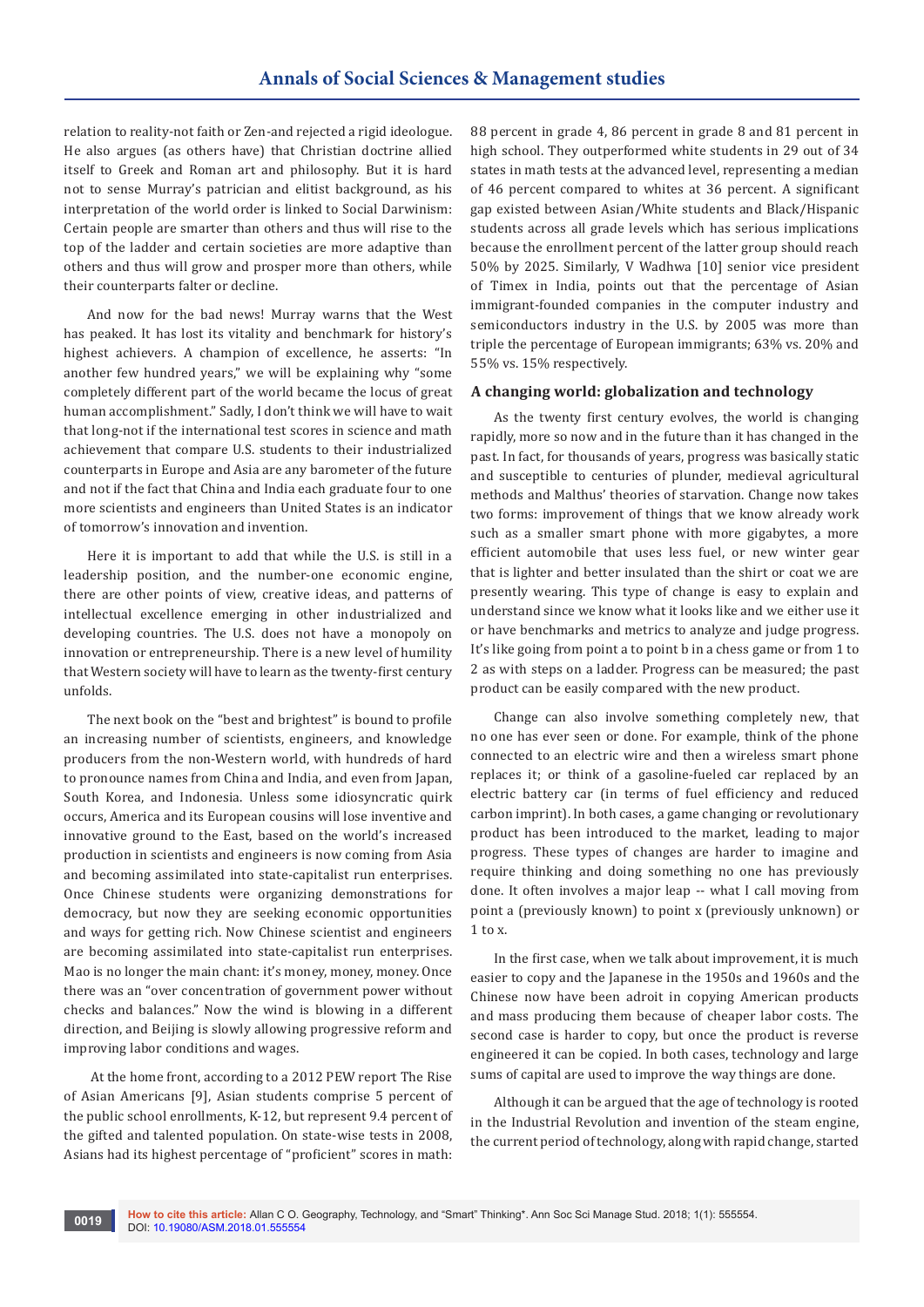in the 1950s with the coming of the knowledge and information society and swiftly accelerated in the 1990s with the rise of the Internet. However, when we think of progress today, we must include not only technology, but also globalization. This trend started in the post World-War II era, first in the United States as the major world exporter and then with other industrialized countries in Europe, Japan and South Korea. It rapidly increased in the 1990s with the rise of emerging nations such as China, India, Indonesia, and Brazil.

Both globalization and technology, the age we currently live in, have created new sources of wealth for people with appropriate entrepreneurial and technical skills. In a highly significant book, *Zero to One*, written by Peter Thiel [11] in 2014, the billionaire and inventor of PayPal maintains that globalization and technology connote different rates of progress. Technology and not globalization is the key to transformative acts of creativity and growth. Globalization leads to slow and steady progress and helps close the gap between the industrialized world and emerging nations. But technology has the potential to revolutionize and reshape the world; it can lead to breakthroughs currently unknown today. Without globalization, growth and productivity will be limited and political instability will increase. But without technology, society stagnates and human extinction becomes a possibility through nuclear disaster, biological contagions and/or climate change.

 The world must either adapt, a Darwinist approach to life, or face the possibility of Armageddon. "If nothing about society changes for the next 100 years, the future is over 100 years away," Thiel warns. New gadgets or increased competition, as reflected in globalization, will not suffice. Major technological improvements are required which "can make the  $21<sup>st</sup>$  century more peaceful and prosperous than the  $20^{\text{th}}$ ."

Beyond the scope of Zero to One, if a nation cannot adapt to change, namely globalization and technology, it will likely face decades of economic decline along with the underutilization of its talented and skilled populace. In turn, this will lead to the export of a nation's STEM populace to other places in the world, adding to further the decline of that nation.

Americans are not used to declining living standards because growth in the twentieth century was the norm for industrialized nations, at least so long as they were not at war. Globalization grew rapidly among industrialized nations after World War II. The U.S. was at its economic height, king of the mountain top, the chief exporter in the world; hence, the American workforce (along with unions) prospered, compared with few parallels in history. In the last twenty five years, however, globalization led to large trade adjustments with the rise of China and other emerging nations. Many Americans were simply not ready for the new global standard built around cheap labor and products that often ignored high standards of workmanship.

As emerging nations grow in influence, the American workforce (along with unions) have found themselves handicapped and unable to compete because manufacturers seek cheap labor and have several places to go - China, India, Vietnam, Mexico, etc. In this climate, skilled factory workers are not necessarily rewarded; they are exploited. You would think that intellectual piracy, government fines of multinational corporations (totaling in the hundreds of millions) designed to limit competition on foreign soil, and the great firewall that restricts Internet and high tech companies like Google and Facebook in China (and elsewhere) would slow down corporations from expanding outside the U.S. and Europe, but new markets (billions of potential customers) and short term profits drive the industrialization of emerging nations. Announcements about globalization slowing down and going in reverse (back to the U.S.) is hard to prove, and more like a trickle or a raindrop on a summer day. Companies like Apple, Cisco, and G.E. talk about new jobs in America, but at the same time move their corporate office outside the U.S. to save taxes and open new plants in emerging countries as they hunt for new markets. Any new manufacturing in the U.S. and other industrialized nations will be capital intensive and require sophisticated tech knowledge which rely on STEM skill sets and few factory workers or the need for unionized workers.

 Take note that unions help offset the growing power of corporations; they act as a counter balance or equalizing force for working people and ordinary people against the powerful voice of big business. As unions diminish in power and influence, an increasing number of Americans find they work in an *unorganized economy* with fewer job rights and constrained working conditions. In the meantime, with increasing globalization, large multinational corporations have amassed more power to define the conditions of employment. One would think there is a point where cheap labor and minimal benefits lead to other firms raiding the work force of culprit U.S. companies. There is some validity to this argument, but a vast amount of working people in the U.S. are already living at poverty or near poverty levels. Taxpayers wind up supplementing Walmart workers. In places like China and India, the result is upward pressure on prices of products, as well as the search for cheaper labor markets in Laos, Cambodia, Nepal, and Bangladesh.

 On the other hand, technological charge demands special talent in math, science and engineering, as illustrated by the new "rock stars" flocking to Silicon Valley along the Californian coast, as well as in other parts of the U.S. such as the "Golden Triangle," Boston- Cambridge, Dayton, Madison, Salt Lake City, Seattle, Tacoma, and Washington D.C. - Arlington areas - what I call 'technological pockets." Hence, a new form of talent and reward system is emerging in the U.S. and other major cities of the world from Bangalore, Hong Kong, Shanghai, Seoul and Tokyo in the East to Berlin, Helsinki, Stockholm, Stuttgart and Tel Aviv in the West. Technology is attracting some of the world's